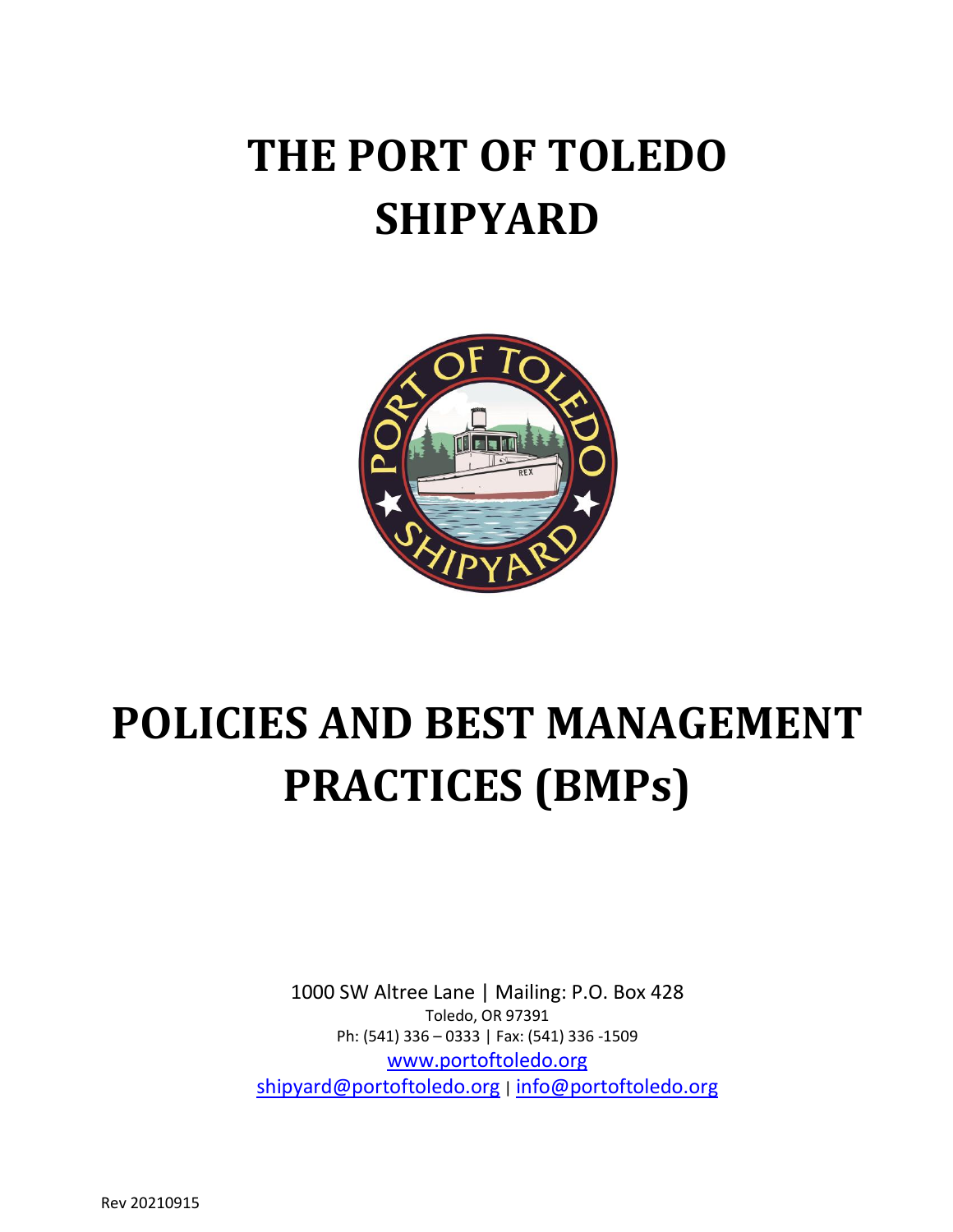# **The Port of Toledo is pleased that you chose to use our shipyard. The Port's intent is to provide the best service possible.**

This document applies to vessel owners, approved vendors/contractors, and service providers (all referred herein as Users). It combines policy, best management practices (BMPs) and suggestions that can help make your shipyard experience as efficient and productive as possible, yet prevent air, water and soil contamination. Please read it carefully, since you will sign a document that states you understand and will comply.

**Got an issue?** We can't fix it or improve service without understanding your concerns. Let staff know or contact the Shipyard Manager or Port Manager directly with your feedback.

**Shipyard Staff** is responsible:

- **All** haul/block/launch of vessels
- **All** water-blasting
- **All** removal and application on antifouling bottom paints
- **All** welding/hot-work
- **Environmental/Safety Compliance Protocols**
- Approval of vendors

**Vessel owners** are responsible for:

- **Provide Work Plan** and Obtain Shipyard Manager or Designee (Project Manager) consent for vendor use.
- **Cleanliness** and safety of the immediate area surrounding their vessel.
- **Security** of their vessel
- **Safety** of crew and vendors at their vessel's work site
- **Complying** with Port of Toledo policies contained herein including compliance of their vendors and crew.

**Full voluntary compliance is expected.** Failure to adhere can result in unsafe actions and environmentally harmful activities. When violations occur, intentional or otherwise, work will be stopped until corrective measures are taken. Failure to properly follow and adhere to these practices and policies may result in suspension of user privileges, vessel impoundment, cleanup costs and/or fines.

Every user's full cooperation will help the Port of Toledo Shipyard maintain the facility with a minimal impact to the environment. The goal is to meet all regulatory requirements, prevent pollution, and provide a safe work environment for owner, crew, vendors and Port of Toledo staff. Any user who observes another individual in violation is encouraged to report it to the Shipyard Office and/or Shipyard Manager as soon as possible. The identity of anyone reporting a violation will be kept confidential.

Owners, crewmen and approved vendors performing work on boats shall comply with all applicable Federal (OSHA), State and Port of Toledo regulations, policies and procedures.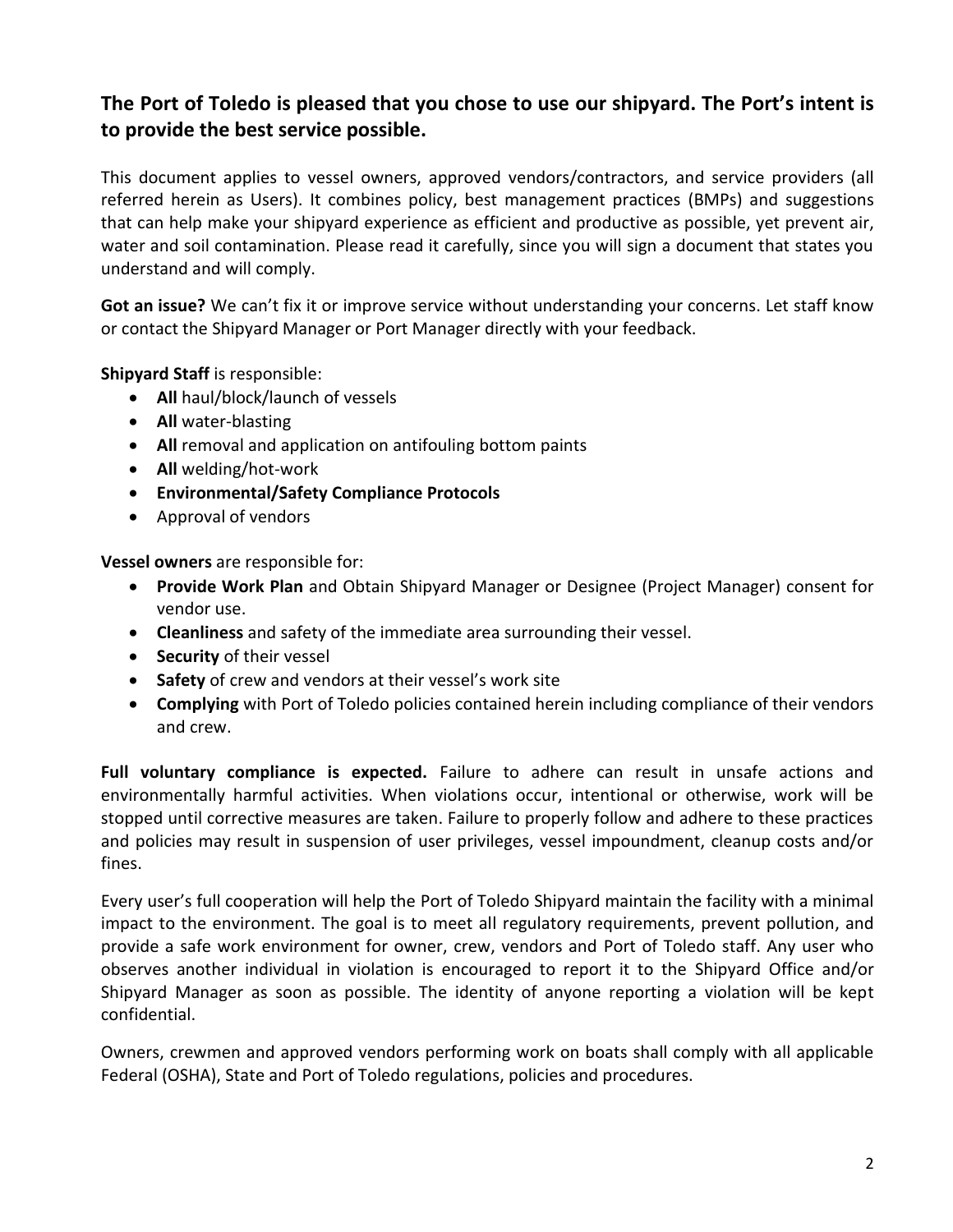**Hours of operation**: The Shipyard and Large Vessel Building will be routinely manned between the hours of 8:00 a.m. and 4:30 p.m. Monday - Friday. Phone: 541-336-0333.

Port Staff presence is required for all use of Large Vessel Building. After hours work is to be prescheduled, at a minimum of 48 hours in advance.

Most boat haul outs and launches will be scheduled during regular business hours unless extenuating circumstances dictate otherwise. Overtime labor fees apply for haul outs, launches, and labor conducted outside of regular business hours.

**Security:** Vessel owners are responsible for their own security. When not actively working on a vessel, all tools, paints, and other materials should be secured to prevent vandalism and accidents.

Owner (and crew) agrees that the storing of any personal property upon Port property is at their own risk. The Port of Toledo does not assume responsibility for loss or damages to any property within the Port area. If for any reason the Port decides that the personal property is creating a hazard, the Port reserves the right to have the property removed from Port property without notifying the owner in advance. The Port reserves the right to remove the property and sell the property pursuant to Oregon law in the event the owner fails to pay applicable storage charges. Owner is responsible for any cost, plus ten percent including reasonable attorney fees incurred in removal or sale of the property due to a hazardous nature, non-payment and/or abandonment.

#### **Important Notice**

**Refusal of Service:** The Port of Toledo reserves the right to refuse service to vessels that:

1) do not have a current marine survey, are in poor condition, are unsafe to lift, or may be damaged by lifting

2) lack sufficient property and liability insurance

3) have an inadequate work plan

4) fail to comply with shipyard policies and best management practices

5)The Port of Toledo Shipyard may refuse to provide service to any vessel, person, or company, at the Port Manager's discretion

Such vessels may be lifted if the user signs a waiver and provides a performance bond in an amount equal to the yard fees plus the estimated cost to dispose of the vessel should removal become necessary.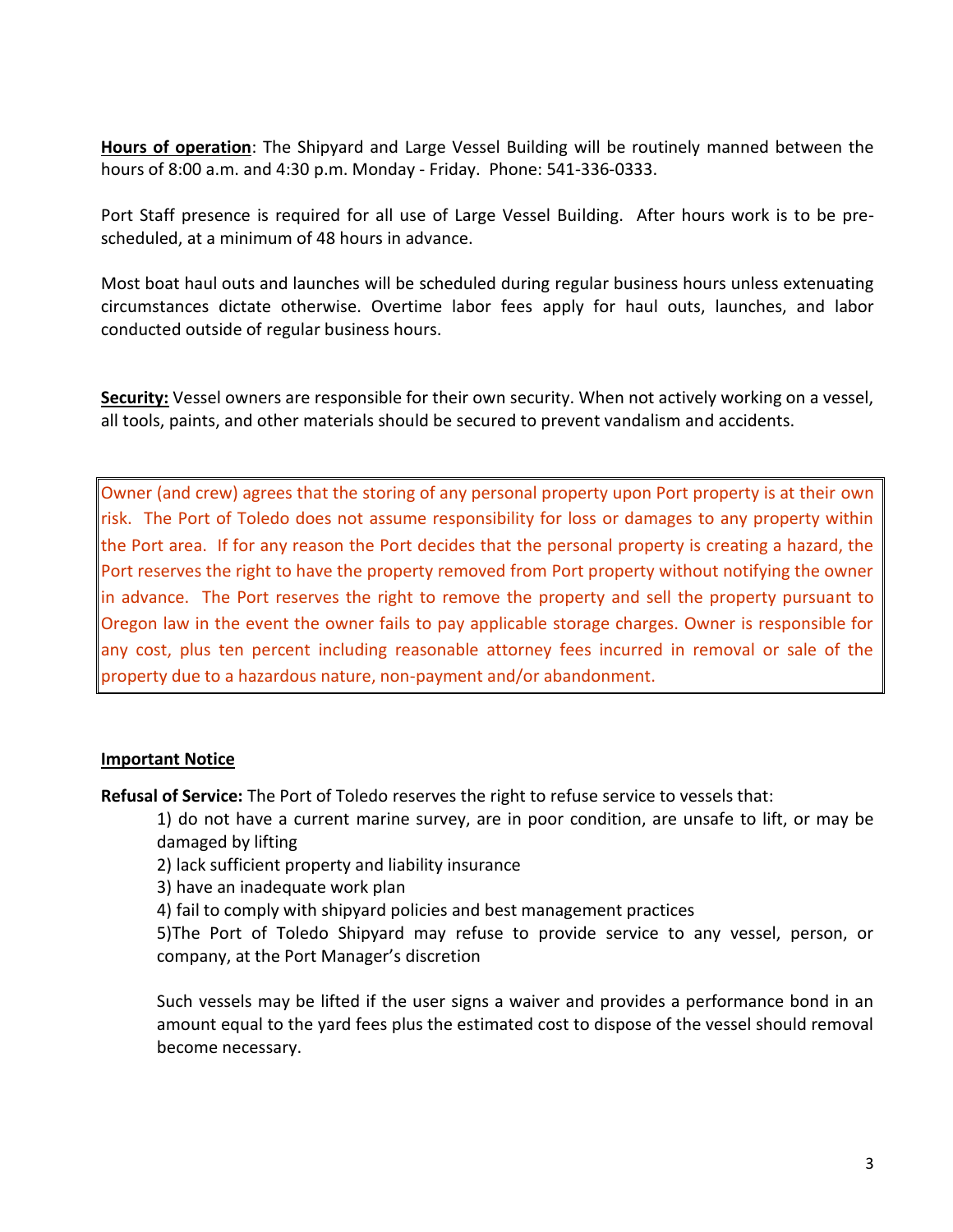**Disputes:** Disputes will be referred to a certified marine surveyor for a professional opinion of the vessel's fitness for haul-out. The user shall pay the cost of the surveyor. The Shipyard Manager reserves the right to make the final decision.

**Vendors & Contractors** who do not meet the Port of Toledo's minimum requirements for business licenses, insurance and professional certifications will not be allowed to offer services, other than to make deliveries.

**Lost time:** The Port of Toledo shall not be responsible for lost fishing time, or any other lost time to the vessel, while it is in the yard.

**Insurance:** Every vessel must provide proof of liability and property insurance that covers the vessel and crew during shipyard activities. **The Port of Toledo must be named as additional insured on the certificate.**

| <b>Minimum coverage</b>                        |                   |        | <b>Vendors</b> | <b>Vessels</b> |
|------------------------------------------------|-------------------|--------|----------------|----------------|
| General liability, marine artisan liability, P |                   |        | \$1,000,000    | N/A            |
| &।                                             |                   |        |                |                |
| General aggregate limit                        |                   |        | \$2,000,000    | \$250,000      |
| Products                                       | hazard/operations | hazard | \$1,000,000    | N/A            |
| aggregate limit                                |                   |        |                |                |
| Personal injury                                |                   |        | \$1,000,000    | \$250,000      |
| Damage to premises                             |                   |        | \$250,000      | \$250,000      |
| Medical expense limit                          |                   |        | \$5,000        | N/A            |
| Pollution liability                            |                   |        | \$1,000,000    | \$300,000      |
| Hull and Machinery                             |                   |        | N/A            | \$ *           |

\*Sufficient to pay for disposal of the vessel should it become necessary

- At the Shipyard Manager or designee's discretion, a performance bond may be required for major hull modification or other projects requiring four weeks or more to accomplish.
- If vessel is not insurable or does not have insurance, a waiver of liability would be required to be signed and approved by the Port Manager or designee before any work could begin.

#### **A. PLANNING A HAUL OUT**

#### **1. Scheduling.**

- **Initial Planning.** A boat haul-out begins with a discussion, paperwork, and initial deposit at the Shipyard Office. For projects beyond the basic water-blasting, bottom paint, and zincs, advance planning is necessary for an efficient shipyard experience. Plans to use outside vendors shall be discussed and approved by Shipyard Manager. A deposit may be required based on individual job requirements.
- **Required Documents.** User Agreement, Paint History Form, Vessel insurance, and if applicable, hull drawings, blocking/lifting plan, USCG documentation, or State documentation. Be prepared to discuss fluids, freight, and equipment that are aboard the vessel.
- **Lay-days/Dry Moorage.** Due to limited space, the Port of Toledo Shipyard cannot be used as a vessel storage site. The fee schedule encourages vessel owners to accomplish their boat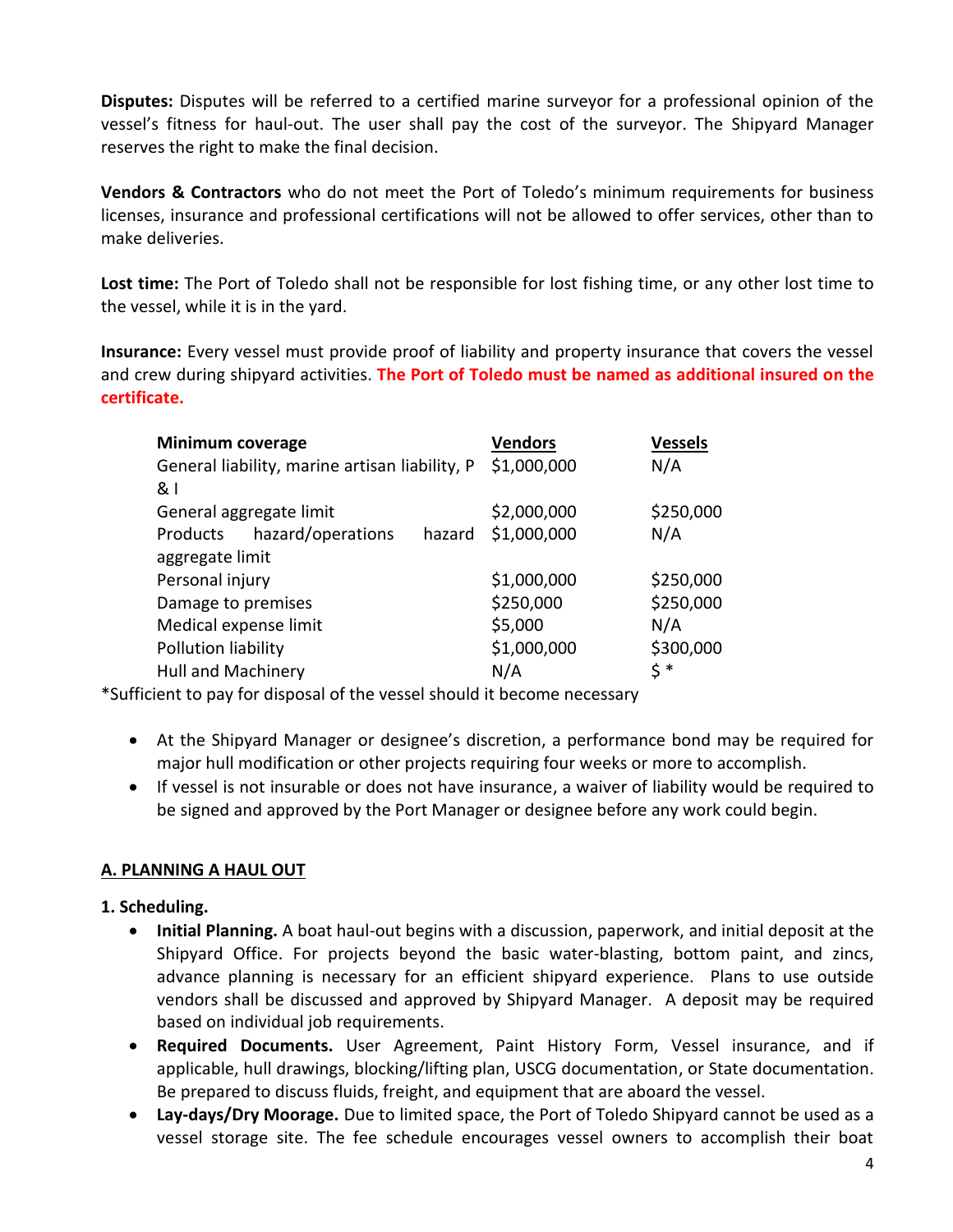projects on an efficient and timely basis. If it becomes necessary that you need to stay in the yard longer than originally scheduled, coordinate your plans with the Shipyard Manager or designee to ensure that space will be available.

| <b>ASCOM Lift Specifications</b> |          | <b>ACME Lift Specifications</b> |  |  |
|----------------------------------|----------|---------------------------------|--|--|
| Lift capacity                    | 660 tons | Lift capacity<br>85 ton         |  |  |
| Height                           | 53 feet  | 24 feet<br>Height               |  |  |
| Length                           | 80 feet  | 24 feet<br>Length               |  |  |
| Width                            | 46 feet  | Width<br>24 feet                |  |  |

#### **2. Lifting and Blocking Plans.**

- **Hull configuration.** Drawings/photos of the vessel's hull and the architect's blocking plan are very helpful and should be presented to, and discussed with, the Lift Operator and/or Shipyard Manager. A diver will be required to place the straps and to insert blocking for haulouts on the Ascom Lift. A diver may be necessary for haul-outs on the Acme Lift to prevent damage to underwater hull structure.
- **Sling placement.** The boat owner must agree to placement of slings and that such placement will not cause damage to fixtures and structure below the waterline. If there is no agreement, the vessel will not be lifted. All of the above details should be discussed in advance with the Lift Operator, Shipyard Manager, or designee. If the lift operator has reason to believe that there is hull damage due to a grounding or accident, a diver shall be hired, at the owner's expense, to ensure that straps are placed to avoid damaging them. It may be necessary to secure items on deck, remove unnecessary deck equipment or freight, lower masts or empty/remove liquids prior to lifting.

# **3. Who is in charge?**

- The Lift Operator is in charge and responsible during all lifts. Owners, crewmen and vessel staff shall remain at a safe distance unless otherwise directed by the operator.
- Crew and skipper shall depart the vessel as soon as practical once the vessel is lifted. No one shall ride in a vessel during mobile lift movement within the yard.
- Owner concerns regarding sling placement and crew involvement should be discussed with the Shipyard Manager or Lift Operator prior to commencement of a lift.

# **4. Work Plan (Large Projects)**

- Owners or an authorized agent for the vessel must present a written work plan. The plan should include information as to the general nature of the work to be accomplished, materials required and a schedule. Major structural modifications should be designed by a certified marine architect.
- Only shipyard staff or pre-approved vendors may be hired to perform any service on vessels
- The Shipyard Manager or designee will read over and approve the work plan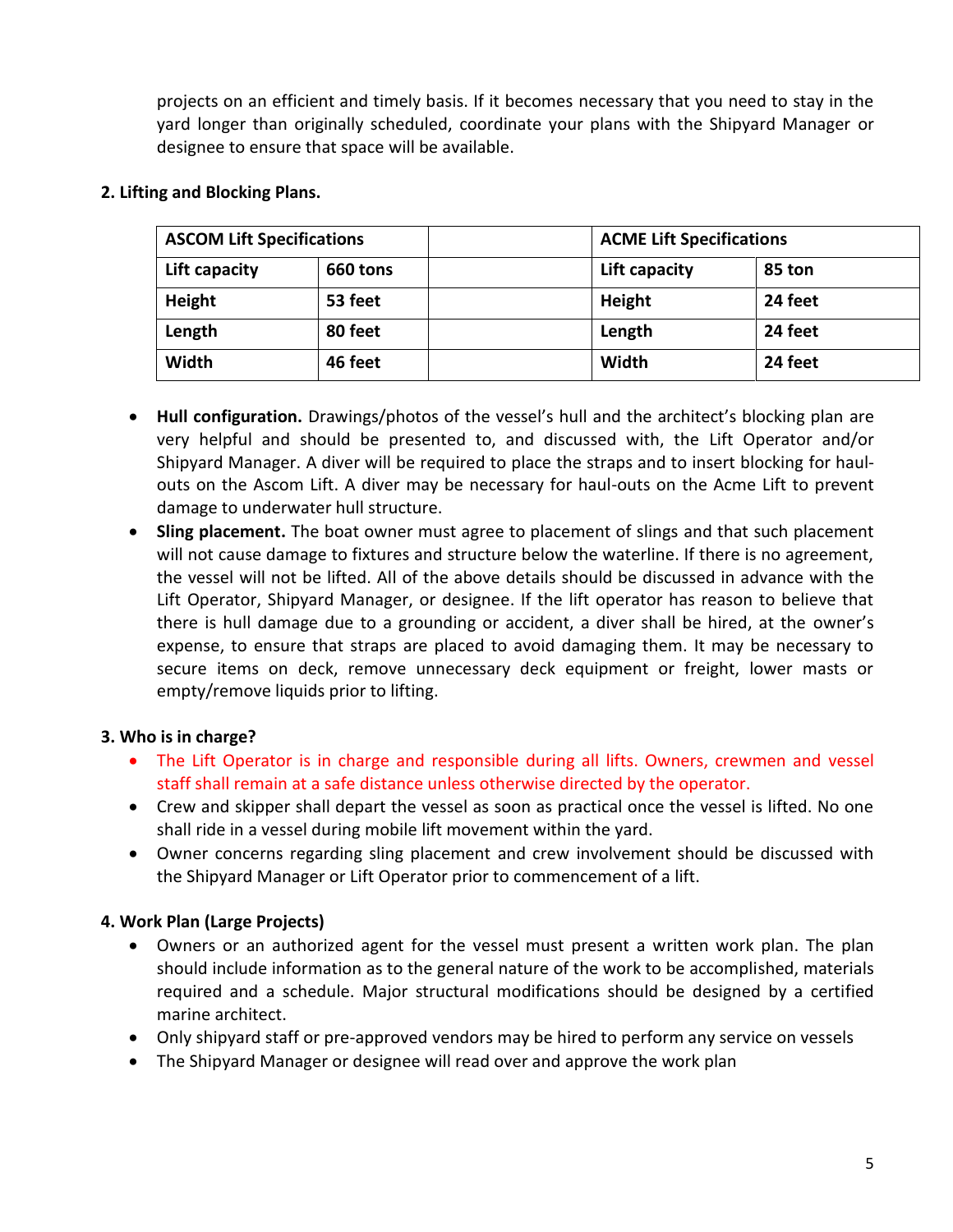## **5. Electrical Service: Standard 30 amp and 110-volt power is included in moorage prices.**

• Service available upon request/Additional fees apply: 480 volt, 3-phase / 120-volt, 30 amp / 208 volt, 3-phase / 240 volt, 3-phase

## **6. Materials.**

• Port of Toledo Shipyard has an onsite retail store that carries paint, zincs, tarps and sundries; special request items can be ordered, often with one-day delivery. All paints and zincs must be purchased through the Shipyard. Small power tools, ladders, scaffolding, and other items may be rented through the store, please ask for availability.

## **ANTIFOULING BOTTOM PAINTS**

• All removal and application of antifouling bottom paints is to be done by Port of Toledo crew. This includes any removal; waterblasting, sanding, grinding, scraping, and any application; roller painting, spray painting, and brush painting. If it has bottom paint on it, please do not perform any work on it.

## **7. Other suggested arrangements to consider:**

- Electrical requirements for vessel and approved vendors
- Sandblasting
- Special blocking and additional moves
- Rental of special equipment
- Lighting

# **B. LAUNCHING**

- All shipyard invoices must be paid prior to launch unless pre-approve by the Shipyard Manager
- Vessel launches must be planned much the same as the haul out. A minimum of 24 hours advance notice is required and must be coordinated with the Shipyard Manager/Lift operator
- Weather conditions must be considered since the lift will not be operated during high winds
- Your vessel must be ready to lift at the appointed time. Additional labor charges will apply if the vessel is not ready
- The vessel's work area must be clean of all debris (i.e. paint chips, metal, discarded equipment, engine blocks/parts, lines, scaffolding, etc.) before the vessel will be launched
- During a launch the lift operator is responsible and in charge. Owner concerns regarding sling placement and crew involvement should be discussed with the lift operator prior to the commencement of the lift. The captain and crew shall be ready to operate the vessel at the scheduled launch time. No one shall ride in a vessel during lift movement within the yard. Owners, captain and crew shall remain at a safe distance unless otherwise directed by the operator.

#### **C. HULL CLEANING, BLOCKING AND VERTICAL ACCESS**

# **1. Waterblasting and scraping**

• Waterblasting, hull scraping and cleanup is to be done by Port of Toledo staff. Please make sure to turn off all bilge pumps before your vessel is lifted to prevent contaminants from being discharged onto the ground or into the water.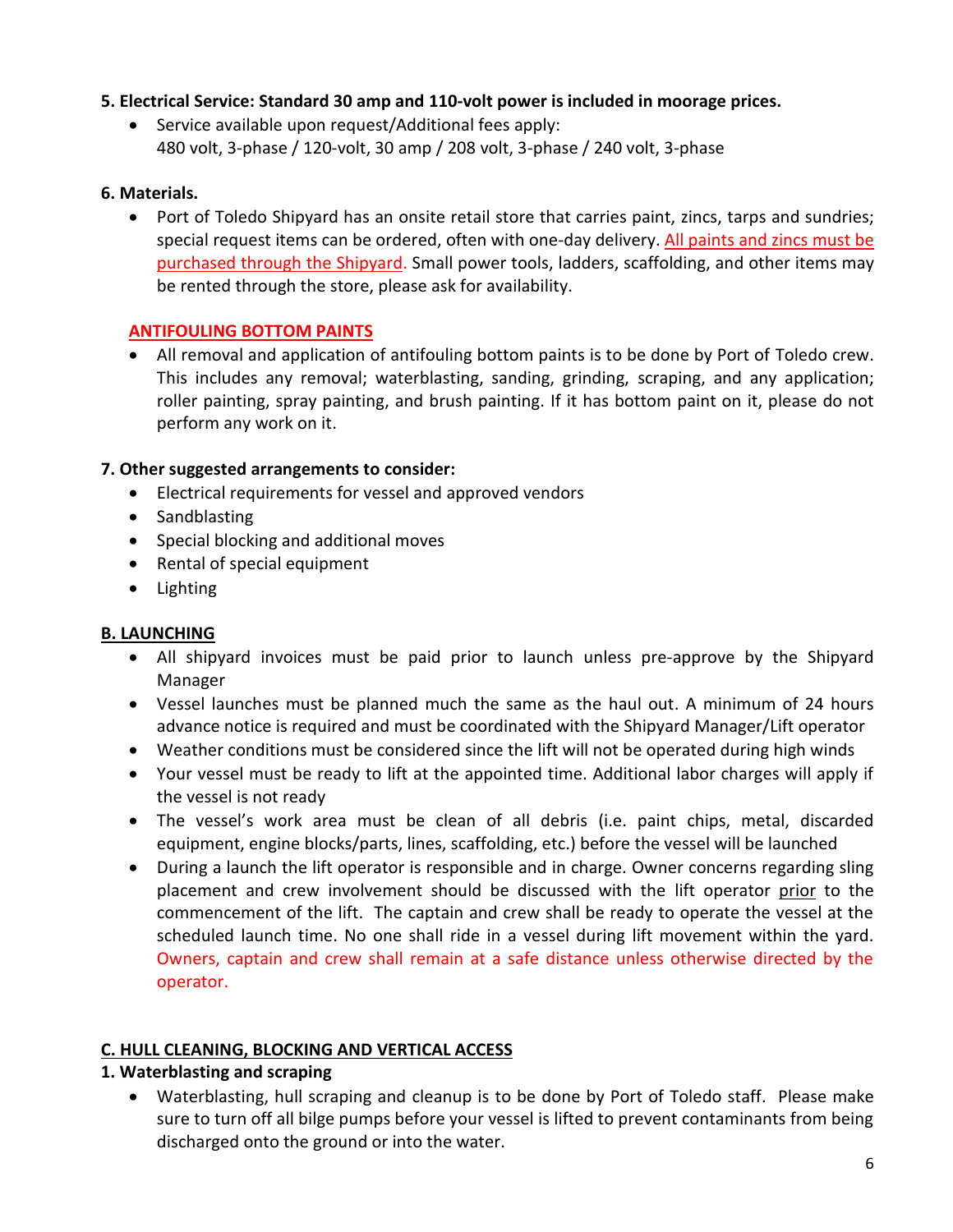# **2. Ground covers/tarps**

- Ground tarps are provided by the Port of Toledo Shipyard and must be on the ground before the vessel is blocked.
- Tarps should be swept or vacuumed daily by vessel owners and crew to avoid runoff and spreading of contaminants.
- Upon launching, all material from tarps must be collected and properly disposed of**.**

# **3. Blocking**

- Port of Toledo staff and the lift operator are responsible for all blocking. Once blocking is complete owners and crew are free to go to work.
- Under no circumstances shall owners or crew move or shift the blocking. If it is necessary to shift blocking, the lift operator and Port staff will do the work. Additional fees will apply.

# **4. Scaffolding, ladders, lifts, etc.**

• Ladders, scaffolding, man lifts and scissor lifts are available to rent through the Shipyard office. If a vessel owner chooses to use their own ladders and scaffolding they must be OSHA approved and used properly. Ladders should be secured to the vessel at all times.

# **D. SANDBLASTING, GRINDING, SANDING AND SPRAY PAINTING**

- **1.** All Sandblasting and Spray Painting is to be done by Port of Toledo Staff
	- These activities will take place in predetermined containment areas, located in upland containment areas approved by the Shipyard Manager or designee.
	- Sandblast above waterline of large vessels must be completed in Large Vessel Building.
	- Every possible effort must be made to prevent overspray; therefore, Port of Toledo Staff will decide when the conditions are appropriate for spray painting activities.
	- Personal protective clothing and respirators shall be used as appropriate.
	- All applicable OSHA/DEQ standards must be followed.

# **2. Sanding & Grinding**

- Vacuum grinding and vacuum sanding is required. A vacuum sander, or other approved power tool, shall be used for topside paint removal or a full enclosure, with proper ventilation and filters, is required.
- Topside paint sanded, scraped, or sand blasted shall be prevented from contaminating the soil, or becoming airborne. Particulate materials must not become airborne beyond the enclosed vessel.
- Work will be stopped if airborne particulate materials are observed.

# **E. WELDING**

- All Welding/Hot work is to be done by Port of Toledo staff. Use of vendors for hot work is to be pre-approved by the Shipyard Manager. Vendors must be certified, licensed and insured.
- All OSHA standard welding practices must be followed.
- Fire watches and protective measures must be in place during all welding and cutting activities. The Port of Toledo staff can provide a fire watch as needed.
- Arc shields shall be used as appropriate and required.
- Gas free testing shall be done when appropriate. Fees apply.
- Welding on fuel tanks must comply with OSHA procedures.
- Mechanical ventilation shall be used when required by safety standards.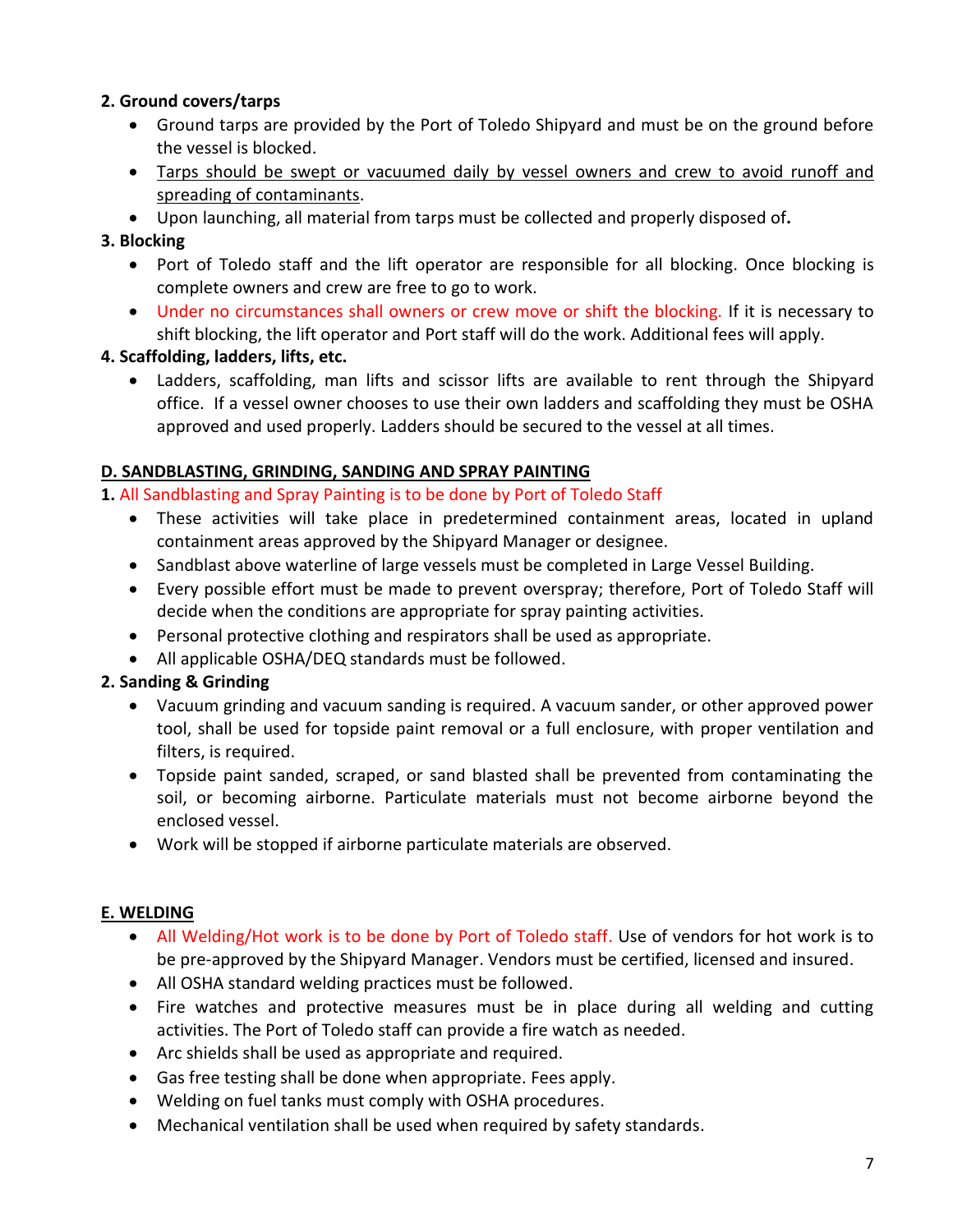#### **F. HOUSEKEEPING AND CLEANLINESS**

- **1. Area around each vessel.** The immediate area surrounding each vessel must be kept neat and clean at all times. No open trash cans, open containers of paint, oil, hazardous or other pollutioncreating material shall be stored uncovered. All containers must be **closed** and stored under covers as may be appropriate.
- **2. Inspections.** Shipyard personnel will periodically inspect the shipyard facility to ensure cleanliness. Violations must be immediately fixed to the satisfaction of shipyard staff unless approved by the Shipyard Manager or designee. The area around the boat must pass inspection prior to launch to avoid additional cleanup charges. Storage of any hazardous materials on site must be approved in advance by the Shipyard staff.
- **3. Machinery.** Before removing machinery (i.e. engines, hydraulic motors and other equipment), all open fittings shall be sealed to prevent leakage of lubricating and cooling fluids. Through-hull fittings shall similarly be sealed to prevent leakage of contaminated bilge water or other liquids.

#### **4. Hazardous materials and waste disposal.**

- General. Everything must be properly and promptly disposed of at the time it is generated. Nothing should be left lying about. Ask if you need guidance for storage or disposal. Abandoned waste will be disposed of and billed to the vessel owner with applicable service fees. Empty cans, wood shavings, paper, or other debris must be placed in waste containers and the area cleaned on a daily basis and prior to departure.
- **Liquid Waste.** Hazardous and non-hazardous wastes must be properly separated and properly stored and/or disposed of. Hazardous wastes include, but are not limited to, such products as paints, thinners, antifreeze and gasoline. Non-hazardous wastes include, but are not limited to, such products as used engine oil, hydraulic oil, diesel fuel and bilge water. No liquid wastes may be drained onto the ground, into the river, or into storm drains. Violations could result in substantial fines and restriction of such violators from working in the shipyard. A waste containment disposal area is located in the shipyard. All waste containers must be properly labeled and stored in this area. No open containers of any liquids are to be left in the open where they could be filled with rain or tipped over causing potential runoff into the ground and water. Abandoning wastes without proper disposal is prohibited. Please ask Shipyard staff to assist you with any disposal needs or questions.
- **Solid Waste.** Filters, paint chips, paint cans, etc. may be disposed of into the large green trash dumpsters. These products, however, must be free of all liquids, have the lid firmly in place and the products must be inert. Ordinary trash generated in the shipyard facility should be placed in large green trash dumpsters. Recyclable products shall be placed in the designated blue recycle dumpsters. Please do not put recyclables in regular trash dumpsters. Dumpsters may not be used for disposal of any materials generated off-site. Covers on dumpsters shall remain **closed** except during the process of actual trash/recycle disposal in order to minimize rainwater entry. No solid wastes may be disposed of onto the ground, into the water, or into storm drains. Any such violations could result in substantial fines and restriction of such violators from working in the shipyard. Abandoning wastes without proper disposal is prohibited.
- **Petroleum Waste.** Used oil and diesel may be disposed of at designated waste disposal area and will be recycled by the Port of Toledo, fees apply. Gasoline must be segregated from oil and disposed of in separate containers provided for that purpose. Other flammable materials like paint thinners and antifreeze must be segregated and properly disposed of in containers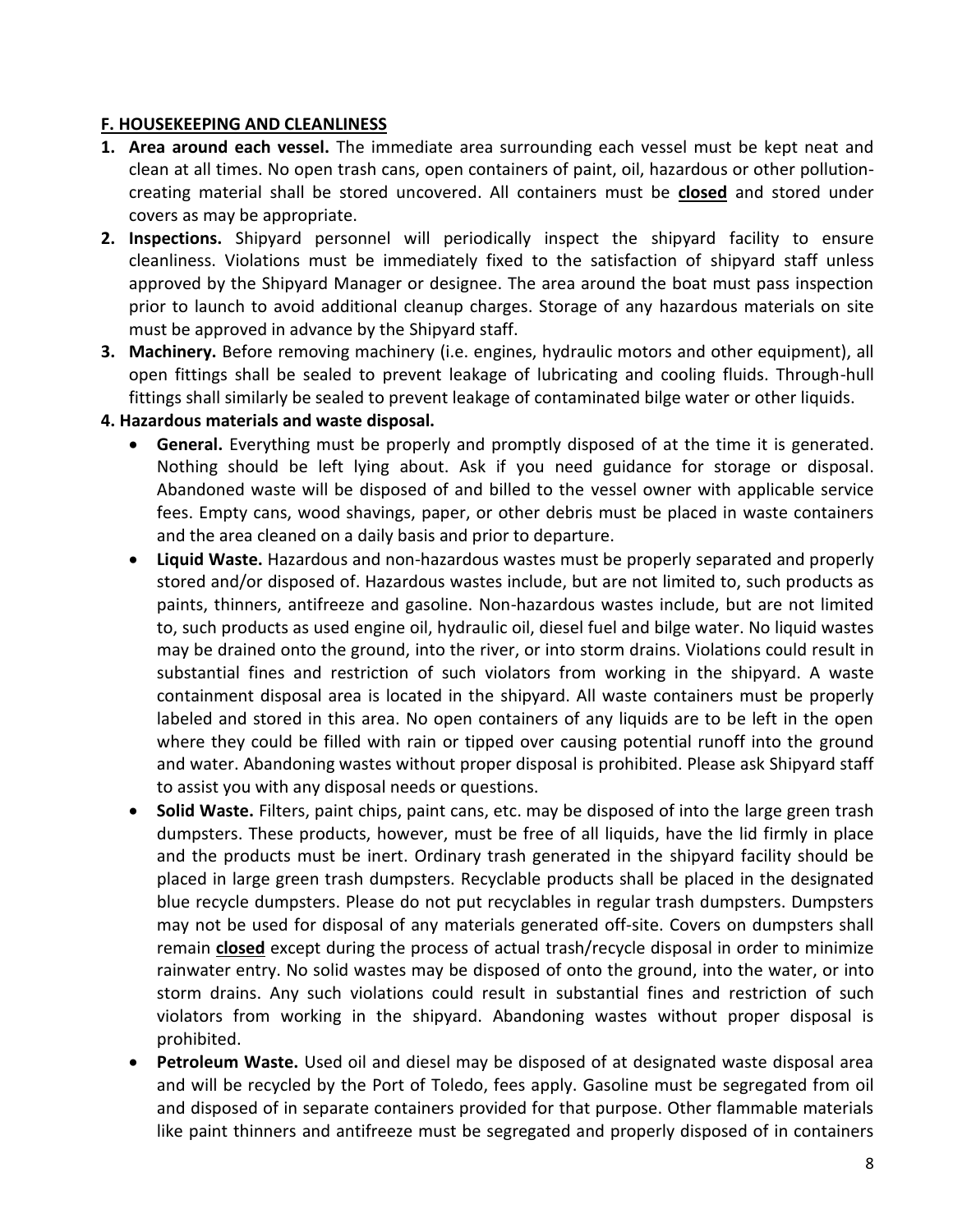so marked. Spills must be reported to staff immediately. Staff will provide cleanup materials and technical guidance. Fees may apply.

- **Bilge Water.** Bilge water contaminated with oil, antifreeze, solvents or similar materials shall not be pumped overboard or emptied onto the ground of the shipyard or in river waters. It must be disposed of at the waste disposal area located in the shipyard. Vacuum truck service is available for bilge waste removal. Contact the shipyard Manager for assistance.
- **Sewage.** Direct discharge of sewage from vessel toilet facilities while in the shipyard facility is prohibited. All applicable systems shall be tagged and locked out to prevent accidental discharge while in the yard. Overboard through-hull ports must be plugged to prevent discharge. A private pump-out service is available for holding tank discharge. Contact the shipyard office for information or to schedule a pump-out. All substances prohibited by law from disposal in a sanitary sewer system (i.e., dangerous wastes, pesticides, flammable materials) shall not be disposed of in shipyard toilet facilities or into the sewer system, directly or indirectly, through vessel holding tanks.
- **Paint.** Liquid paints, thinners, solvents and similar materials are considered hazardous waste and must be disposed of properly.All containers must have lids that are capable of being sealed to prevent spillage during transport. They must be properly labeled. Accidental spills should be reported to staff for assistance and guidance in cleanup. Dry inert paint chips and dry empty containers may be disposed of in green trash dumpsters. Paint cans must be completely dry and have a lid on them before being placed in trash dumpsters. Paints and solvents shall be stored outside in proper sealed containers. Drip pans, tarps or other devices shall be used during the transferring of solvents or paints and during paint mixing. Please bring any used thinner to the Shipyard office for proper disposal.
- **Hazmat Storage.** Storage of oily rags, open paints, open solvents, open thinners, gasoline, or other flammable or explosive material is prohibited on or within the shipyard complex, except for gasoline stored aboard a vessel in U.L. or Coast Guard approved containers. Procedures involving hazardous or volatile materials which, when performed, can endanger other boats and persons or contaminate soils, ground water, or seawater are not permitted.

**5. Live-aboard policy.** Living aboard is prohibited while the vessel is in the shipyard. If the vessel has holding facilities for grey and black water onboard the Shipyard Manager may give approval. Oil stoves should never be left unattended when burning. No alcohol shall be consumed in the shipyard or aboard vessels in the shipyard.

#### **G. SPILL PREVENTION**

1. Oil or hazardous material spills that occur despite preventive measures should be stopped at their source and then immediately contained. Shipyard users are required to report spills to shipyard personnel who may report the spill to additional authorities should such a measure be required.

2. In case of a spill users shall:

- Immediately stop the source of the spill.
- Shut off all ignition sources in the area.
- Immediately cease all smoking in the area.
- Contain the spill by using absorbent pads, booms and litter.
- Recover the spill as quickly as possible.
- Notify the Shipyard Manager or Port staff.